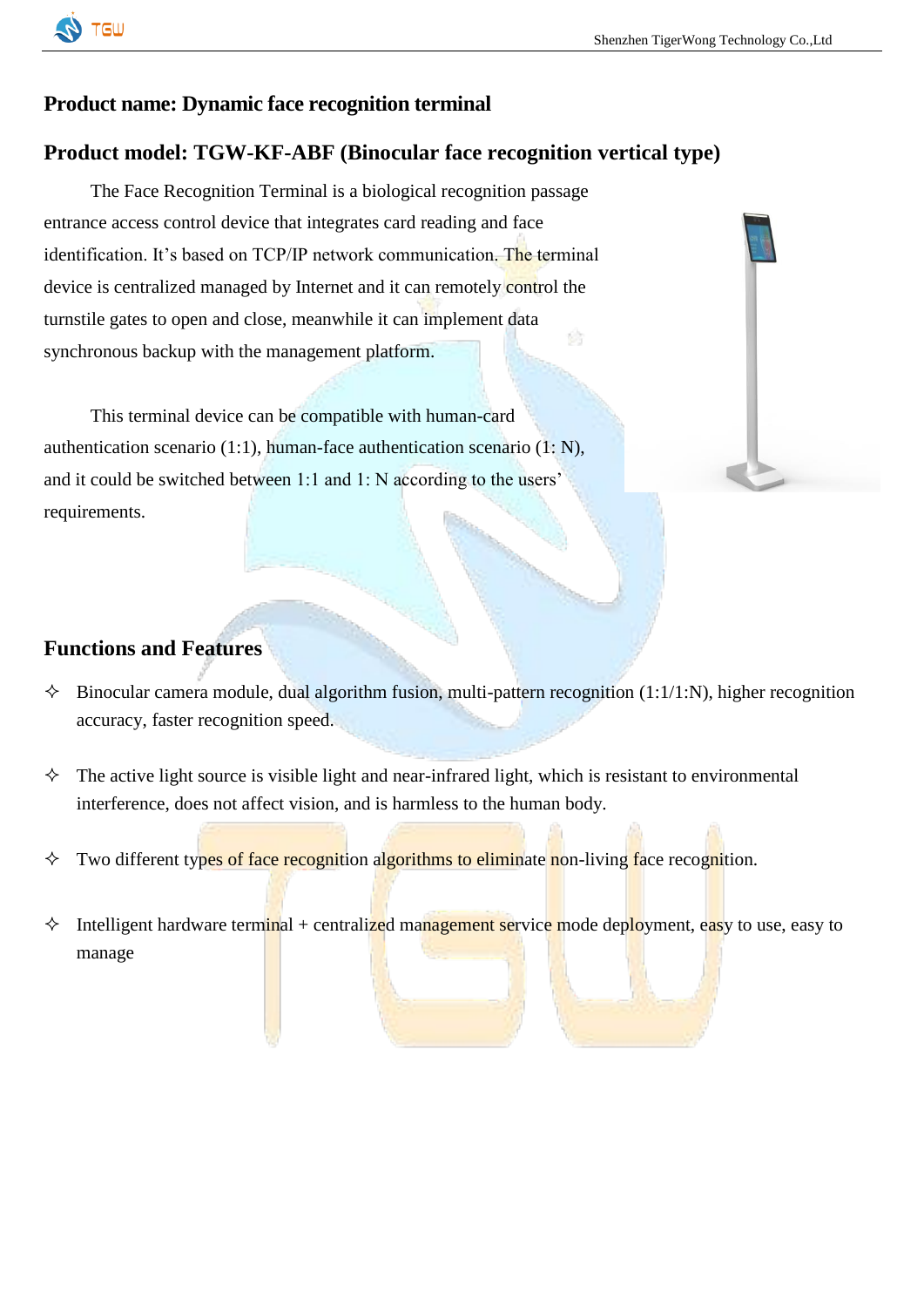

# **Dimension drawing**